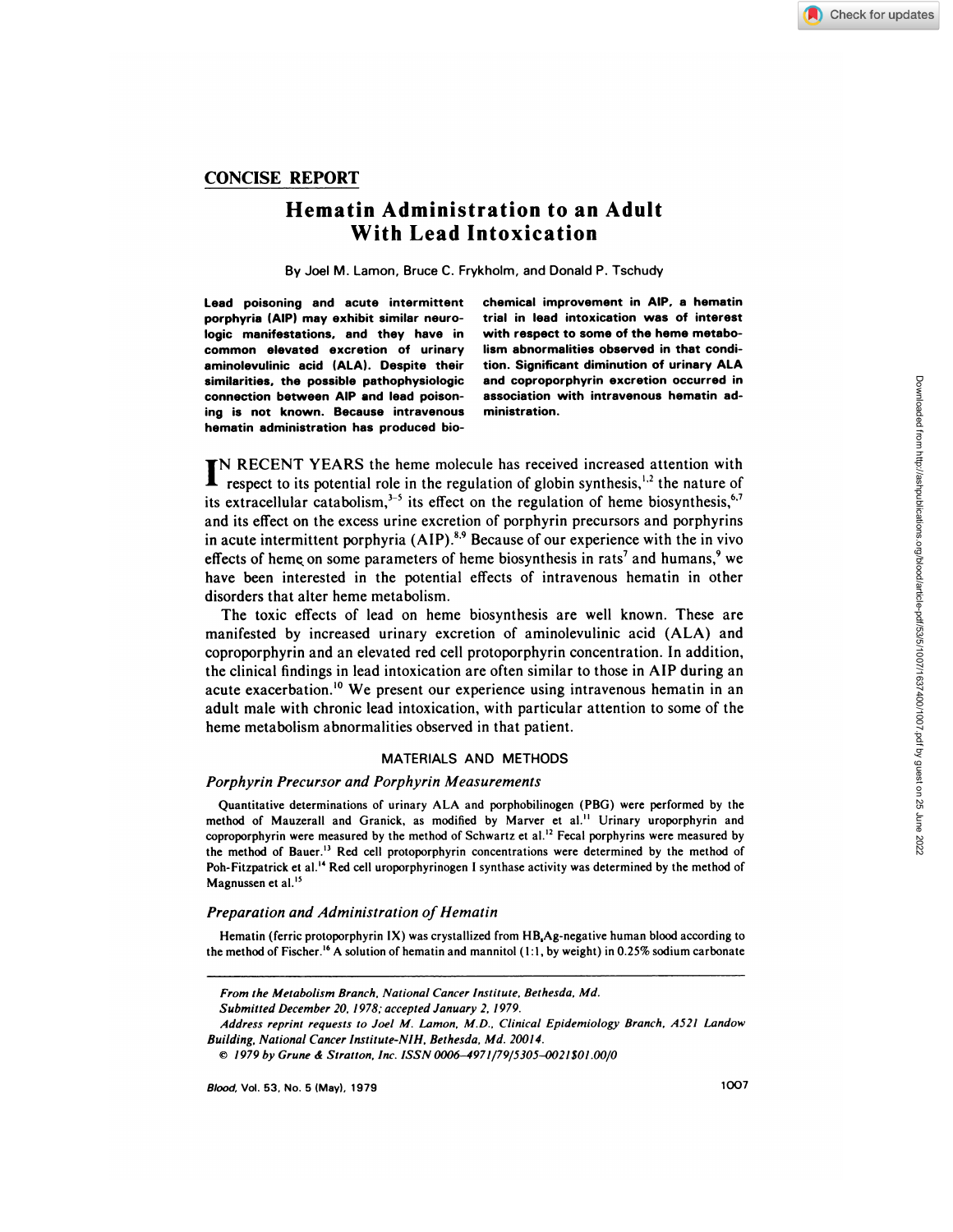was passed through a  $0.22$ - $\mu$  Millipore filter. The filtrate was lyophilized and sealed in sterile amber vials. Each batch was tested for sterility and pyrogenicity before it was released for human use. The hematin preparation was granted investigational approval by the Food and Drug Administration (IND BB-l077). The protocol and informed consent for hematin administration to individuals with lead **intoxication were approved by the Clinical Research Committee, National Cancer Institute** (protocol  $77 - C - 146$ 

The hematin was reconstituted with sterile physiologic saline to a concentration of 2 mg/ml immediately before its injection. This hematin solution was injected daily in the largest accessible arm vein over a  $10-15$ -min period at a dosage of 3.6 mg/kg.

#### CASE HISTORY

**A 48-yr-old black male was referred to the Metabolism Branch with a** diagnosis of chronic lead intoxication. He had been seen in several outpatient facilities and had received at least two courses of chelation treatment without symptomatic remission during 2 yr before his referral to the NIH. The exact nature of this prior treatment was not known. The patient complained of intermittent nausea, abdominal pain, diarrhea, and constant numbness in his lower extremities. Examination and laboratory studies revealed a gingival "lead line," hypoesthesia in his lower extremities, hemoglobin 11.9 g/dl, hematocrit 37.1%, reticulocyte 6.1% (uncorrected), G6PD activity normal, hemoglobin AA, direct and indirect Coombs test negative, <sup>51</sup>Cr red cell survival  $T_{1/2}$  of 19 days (normal, 23-32 days), and serum lead concentration 87  $\mu$ g/dl (normal, < 40). Initial porphyrin studies are listed in Table 1.

The patient's informed consent was obtained prior to beginning the study. Hematin was injected daily for 16 days at a dosage of 300 mg  $(3.6 \text{ mg/kg})$ . During the first 11 days of hematin administration (Fig. 1, days 23-33) the patient noted diminution of abdominal discomfort, nausea, and lower-extremity numbness and aching. Abdominal discomfort, nausea, and vomiting recurred on the 12th day of hematin administration (Fig. 1, day 35) for an unknown reason. These symptoms remitted over 72 hr, and they were absent on the final day of hematin treatment (Fig. 1, day 38). The urinary **ALA and** coproporphyrin excretions diminished steadily until the I 2th day of hematin, when elevations in those values occurred in association with the symptomatic exacerbation noted previously. The urinary ALA and coproporphyrin excretions during the 16 days of hematin administration were significantly below baseline values ( $p < 0.002$ ) by the Mann-Whitney U test.

**At** the conclusion of this evaluation the patient was treated first with intravenous Ca-EDTA (a total of 2 g) and then with penicillamine (250 mg bid.) for 5 mo. The urinary ALA and coproporphyrin became normal within the first month of therapy. Red cell protoporphyrin diminished by approximately 75% after 3 mo of treatment. It was normal when measured 4 mo later. At that time, 7 mo after chelation treatment began, the peripheral neuropathy was unchanged, and symptoms of abdominal discomfort and nausea were present occasionally.

# **DISCUSSION**

This is the first report of hematin administration to an individual with lead intoxication. The data (Fig. 1) indicate that the elevations of urinary ALA and coproporphyrin in lead intoxication are reversed by intravenous hematin adminis-

|  |  | Table 1. Initial Porphyrin Studies |
|--|--|------------------------------------|
|--|--|------------------------------------|

|                             | Patient                    | Normal          |
|-----------------------------|----------------------------|-----------------|
| Urine                       |                            |                 |
| Aminolevulinic acid         | 17.5 mg/24 hr              | $<$ 2 mg        |
| Porphobilinogen             | 1.5 mg/24 hr               | $<$ 2 mg        |
| Uroporphyrin                | $212 \mu q/24$ hr          | $<$ 60 µg       |
| Coproporphyrin              | 1485 μg/24 hr              | $<$ 300 $\mu$ g |
| Fecal                       |                            |                 |
| Coproporphyrin              | 100.5 $\mu$ g/g dry weight | $30$            |
| Protoporphyrin              | 189.5 $\mu$ g/g dry weight | $60$            |
| Red cell                    |                            |                 |
| Protoporphyrin              | $479 \mu$ g/dl             | $100$           |
| Uroporphyrinogen I synthase | 33.4 nmoles/ml RBC/hr      | >30             |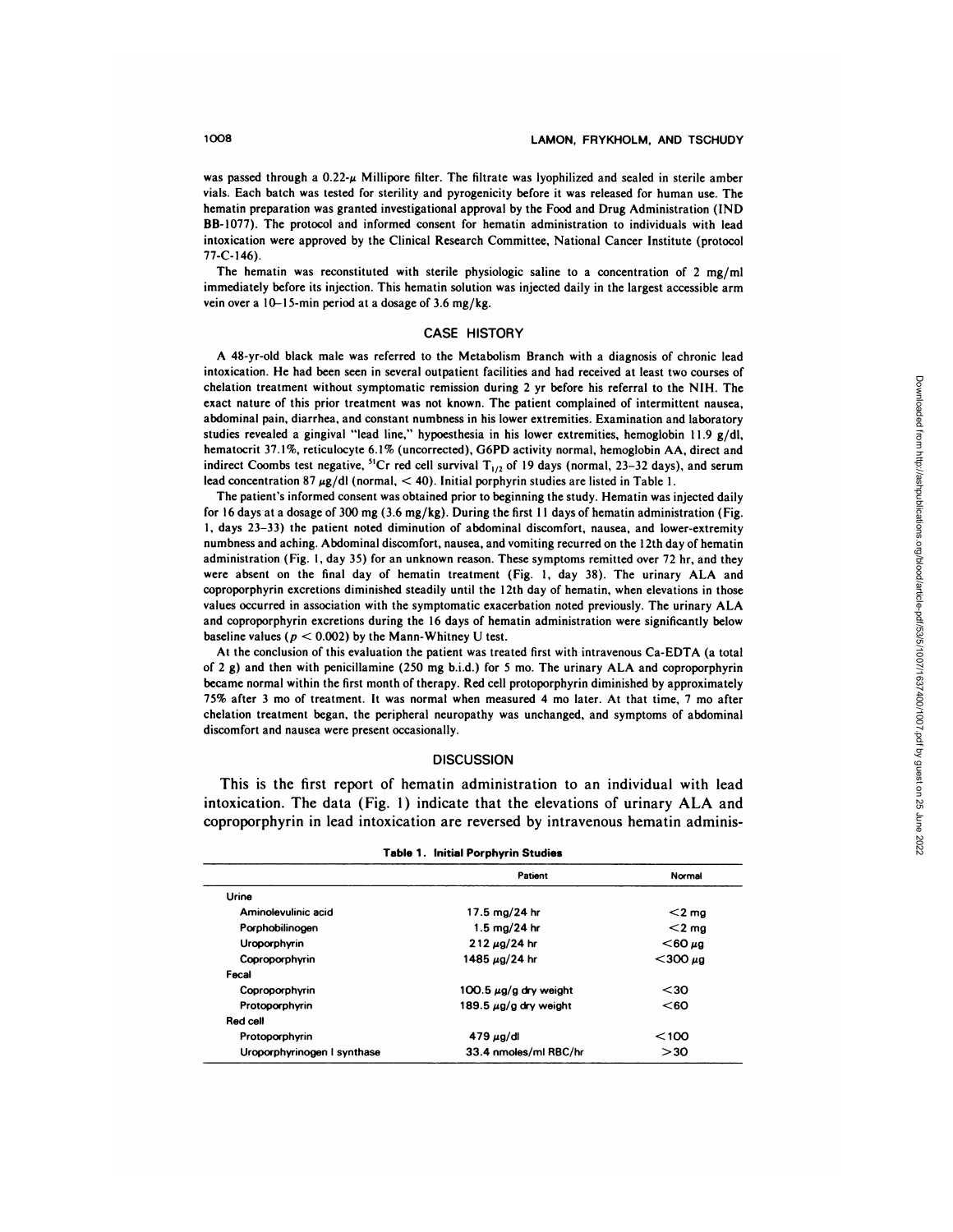

**Fig. 1 . Serum lead (A). red cellprotoporphyrin (B). urinary ALA excretion (C). and urinary** porphobilinogen excretion (D) during the duration of **intensive observation (64 days). The period of intravenous hematin administration is indicated by the rectangle at the top of the figure.**

tration. The diminution of ALA and coproporphyrin by hematin was achieved independent of an alteration in serum lead or in red cell protoporphyrin concentrations. There are only a few hypotheses to explain this observation. First, hematin might catabolize the excess ALA and coproporphyrin to unidentified metabolites. Presumably the excess protoporphyrin in the erythrocytes would be protected from such a heme effect. Second, hematin might chelate or in some way remove the lead molecule from exposure to the heme pathway. Third, a biochemical effect of hematin on heme biosynthesis is possible in the presence of lead. Hematin has repressed the activity of ALA synthase in bacteria<sup>6</sup> and rats,<sup>7</sup> and this effect is implied in its effect in humans with acute attack forms of porphyria.<sup>8,9</sup>

Measurements of ALA and PBG in urine are not altered by the addition of hematin.<sup>17</sup> There is no basis to consider that hematin might remove lead or reverse enzyme inhibition in the face of excess tissue lead. The red cell protoporphyrin data are not compatible with the expected outcome of reversing inhibition of ferrochelatase, which is also inhibited by excess tissue lead. The third possibility is favored. This explanation requires that hematin repress the activity of hepatic ALA synthase, analogous to the concept in  $AIP<sup>8.9</sup>$  However, there is no evidence at this time that hepatic ALA synthase is induced in chronic lead intoxication. Furthermore, the necessary attendant concept of altered hepatic heme metabolism as the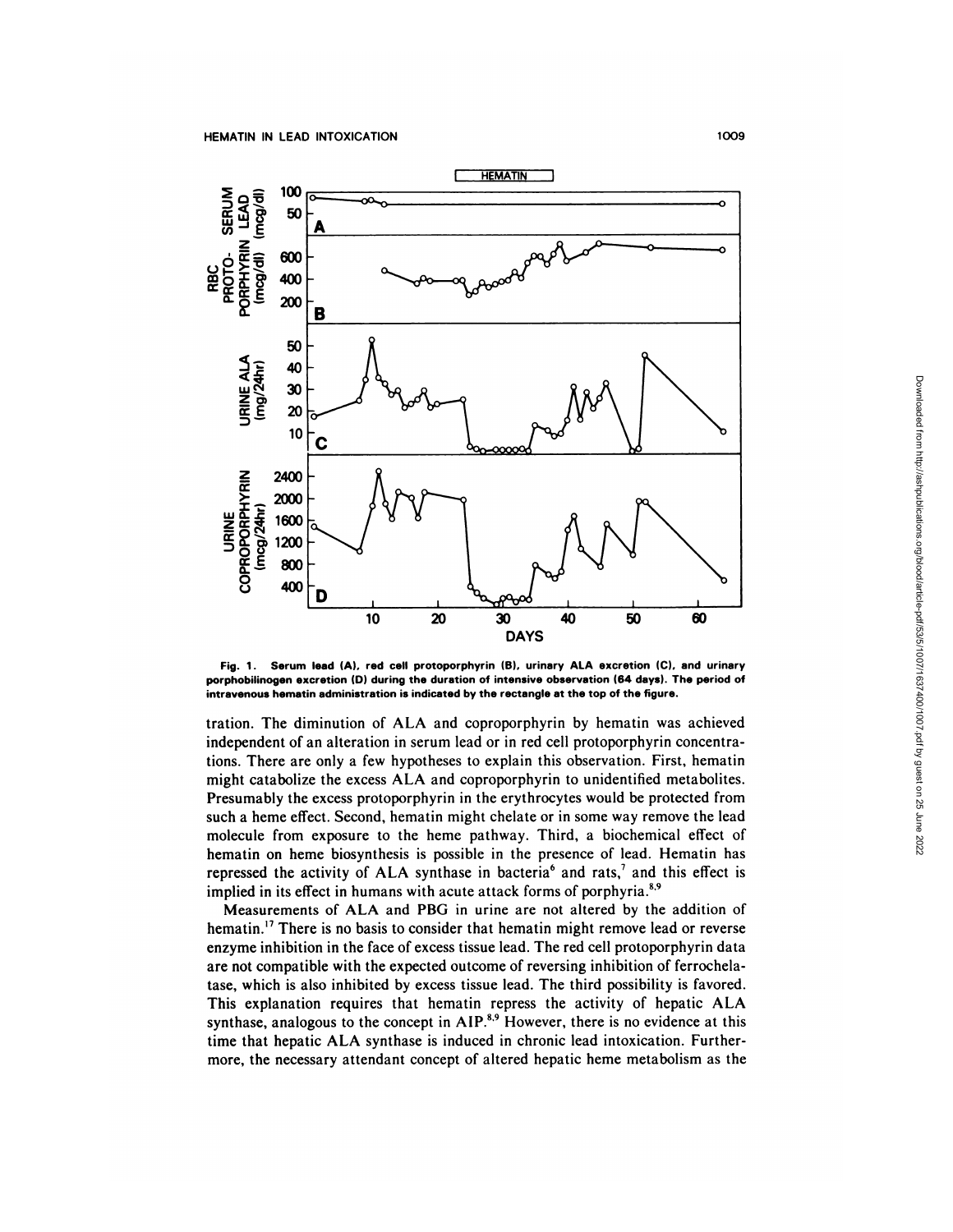major source of excess urinary ALA and coproporphyrin in lead intoxication would be novel. Since the liver is considered to be the primary site of hematin clearance,  $3-5.18$  these data would be consistent with that possibility. The presumption that red cell protoporphyrin is produced in the erythron is also consistent with the failure of hematin to diminish erythrocyte protoporphyrin concentration in the face of lowered urinary ALA and coproporphyrin excretion.

This failure to observe changes referable to heme biosynthesis in the erythron secondary to hematin administration has two possible explanations. Either the 16-day trial was insufficient to observe changes in protoporphyrin production over the red cell life span or intravenous hematin at the in vivo concentration achieved does not affect the heme biosynthetic pathway in that tissue. Considering the first possibility, normally about 16% of red cells will turn over during a 16-day period; however, there was evidence that the turnover rate was increased in this patient. His 5'Cr red cell survival was decreased, and his reticulocyte count was 6.1% *(5.1%* corrected). Thus, probably in excess of 40% of his red cell mass turned over during the period of hematin administration. In addition, the diagnostic phlebotomies performed during the trial may have enhanced this turnover further. Therefore, it is unlikely that the duration of the hematin trial was a factor in the failure to observe a decrease in red cell protoporphyrin concentration. The second possibility appears more probable, on the basis of previous studies on hematin metabolism in vivo. $3-5.18$ The increase in red cell protoporphyrin concentration that occurred during the study is attributed to the further increase in red cell turnover stimulated by frequent phlebotomies.

This report is not intended to suggest that intravenous hematin is an alternative to the removal of lead for the treatment of lead intoxication. The biochemical similarities of AlP and lead intoxication, and the known biochemical effects and safety of intravenous hematin in AlP, provided a sound basis for examining the pathobiochemistry of lead intoxication with this unique approach. These data demonstrate that some aspects of abnormal heme biosynthesis in lead intoxication can be corrected by hematin without removing lead, and they suggest that an extraerythropoietic site of excess ALA and coproporphyrin production exists in lead intoxication.

#### REFERENCES

I **.** Beuzard **Y, Rodvien R,London IM: Effect** of hemin on the synthesis of hemoglobin and other proteins in mammalian cells. Proc NatI Acad Sci **USA 20:1022, 1973**

2. London IM, Clemens Mi, Ranu **RS, Levin Di,** Cherbas LF, Ernst V: The role of hemin in the regulation of protein synthesis in erythroid cells. **Fed Proc 35:2218, 1976**

3. Muller-Eberhard U, Liem HH, Hanstein A, Saarinen PA: Studies on the disposal of intravascular heme in the rabbit. J Lab Clin Med 73:210, 1969

4. Muller-Eberhard U, Bosman C, Liem HH: Tissue localization of the heme-hemopexin com **plex in the rabbit and the rat as studied by light** microscopy with the use of radioisotopes. J Lab Clin Med 76:426, 1970

5. Sears DA, Huser JH: Plasma hematin binding and clearance in the rhesus monkey. Proc Soc **Exp BiolMed 121:1 1 1, 1966**

**6. Burnham BF, Lascelles J: Control of** porphyrin biosynthesis through a negative feedback mechanism. Biochem J 87:462, 1963

7. Waxman AD, Collins A, Tschudy DP: Oscillations of hepatic  $\delta$ -aminolevulinic acid synthetase produced in vivo by heme. Biochem Biophys Res Commun 24:675, 1966

8. Watson **Ci, Pierach CA, Bossenmaier I,** Cardinal R: Postulated deficiency of hepatic heme and repair by hematin infusions in the "inducible"